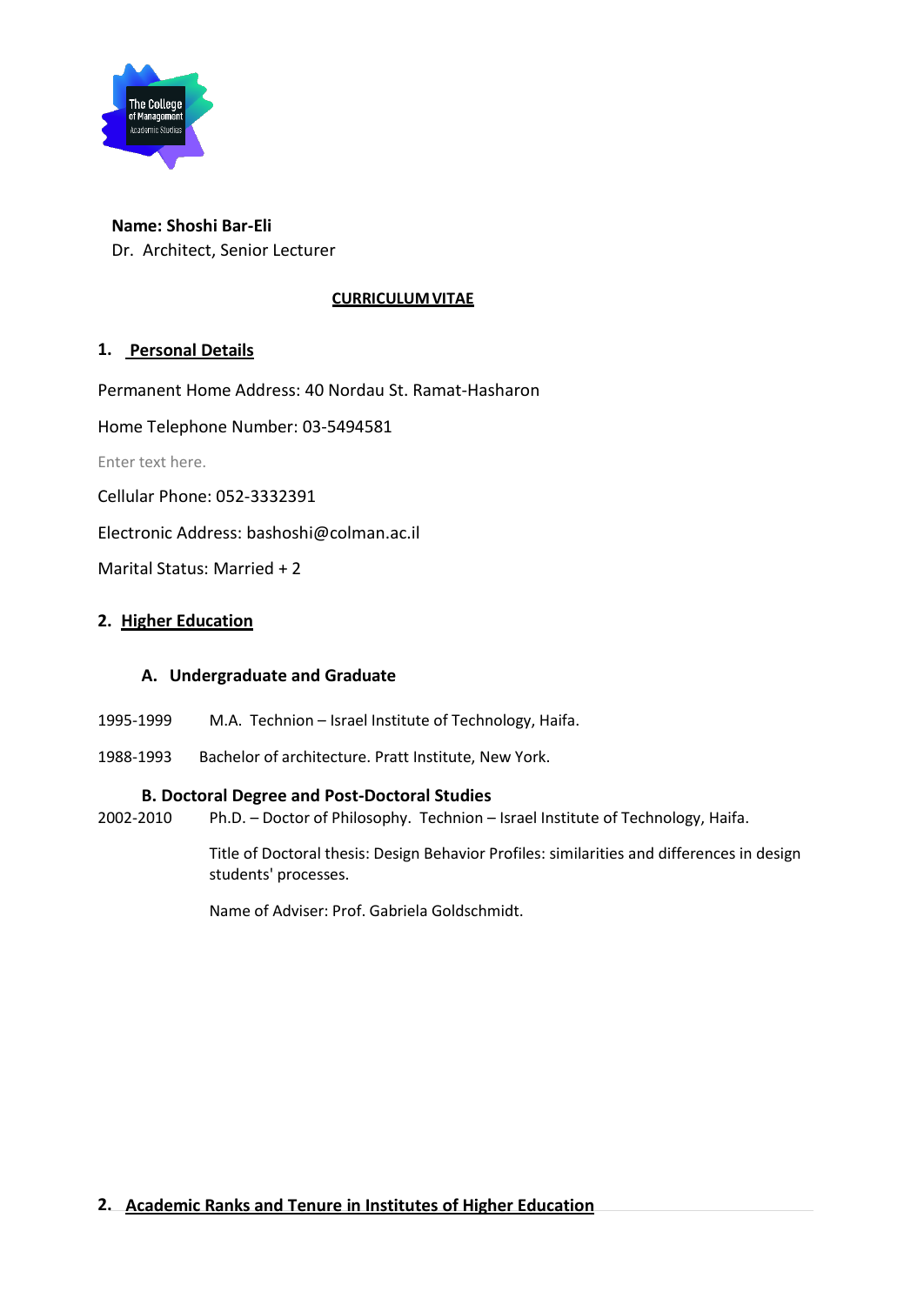

| <b>Dates</b> | <b>Institution and Department</b>       | <b>Rank/Position</b>                                            |
|--------------|-----------------------------------------|-----------------------------------------------------------------|
| 2019 - 2020  | College of Management, Academic Studies | Head of teaching committee - School<br>of Design and            |
| 2016-18      | College of Management, Academic Studies | Head of teaching committee - School<br>of Design and Innovation |
| 2016-18      | College of Management, Academic Studies | Head of international relations                                 |
| 2015         | College of Management, Academic Studies | Head of Interior Design Program                                 |
|              |                                         | Head of international relations                                 |
| 2015         | College of Management, Academic Studies | Head of MA, Design, Innovation                                  |
|              |                                         | Entrepreneurship                                                |
|              |                                         | Head of international relations                                 |
| 2014         | College of Management, Academic Studies | Head of Interior Design Program                                 |
|              |                                         | Head of international relations                                 |
| 2010         | College of Management, Academic Studies | Senior Lecturer                                                 |

## **3. Offices in Academic Administration**

| 2018 - 2020 | Head of teaching committee – School of Design and Innovation |
|-------------|--------------------------------------------------------------|
|-------------|--------------------------------------------------------------|

- 2018 2020 "International Ambassadors" COMAS
- 2018 2020 Academic Excellence Center: Teaching and Research Working group for the innovation in teaching and learning.
- 2017 2020 Head of international relations, Coordinator 2nd year Interior Design Department.
- 2016 **Head of international relations, Coordinator of thesis year**  $-4$ **<sup>th</sup> year**
- 2015 Head of Interior Design Program
- 2015 Head of MA in Design, Innovation & Entrepreneurship
- 2015 Coordinator First year Interior Design Department.
- 2015 Head of International Relationship
- 2015 Representative of the School with in the Discipline Committee of COMAS
- 2014 Head of Interior Design Program
- 2014 Coordinator First year Interior Design Department.
- 2014 Committee for Designation of Aactivities for Interior design schools.
- 2014 Development of criteria for Academic Report for the Council of Higher Education
- 2014 Development of criteria for Academic Evaluation of lecturers
- 2014 Representation of the School of Design and Innovation for potential collaborators and donors form the Ministry of Economics, CETER Company, Migdal, etc.
- 2014 Development of Criteria for professional progress of design students.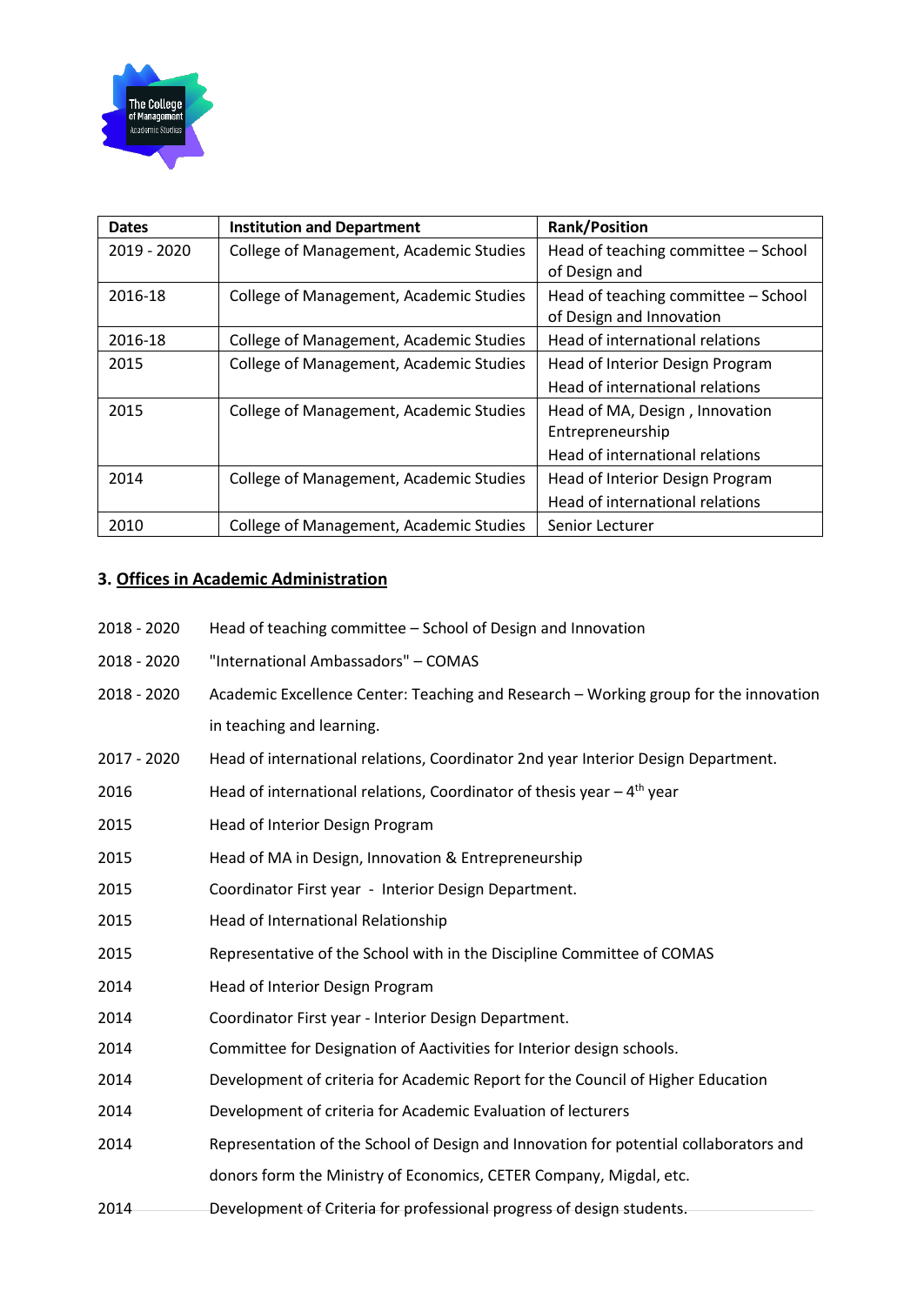

| 2014       | Recruitment of MA students                                                              |
|------------|-----------------------------------------------------------------------------------------|
| 2014       | Recruitment of BA students                                                              |
| 2014       | Organization of BA Entrée exams and interviews.                                         |
| 2013       | Coordinator First year - Interior Design Department.                                    |
| 2000-today | Member in Academic teaching committee, School of Design and Innovation, the Collage     |
|            | of Management Academic Studies.                                                         |
| 2002-today | The board of research and teaching, the Collage of Management Academic Studies.         |
| 2007-today | Staff representative in the multi-discipline program for outstanding students.          |
| 2012       | Coordinator 2nd year Interior Design Department.                                        |
| 2011       | Ethical Committee of the School of Design and Innovation for the writing of the ethical |
|            | code.                                                                                   |
| 2011       | Coordinator 4th year final project Interior Design Department.                          |
| 2010       | Curriculum development committee, the Collage of Management Academic Studies.           |
| 2010       | Library committee, Interior Design Department representative, the Collage of            |
|            | Management Academic Studies.                                                            |
| 2010       | Coordinator 4th year final project Interior Design Department.                          |
| 2009       | Interior Design Department coordinator for connection with the community.               |
| 2008-9     | Coordinator 1st year Interior Design Department.                                        |
| 2007       | Coordinator 2nd year Interior Design Department.                                        |
| 2006       | Coordinator 1st year Interior Design Department.                                        |
| 2005       | Coordinator 3rd year Interior Design Department.                                        |
| 2003-4     | Coordinator 2nd year Interior Design Department.                                        |
| 2002-6     | Interior Design Department's representative in disciplinary committee, the Collage of   |
|            | Management Academic Studies.                                                            |
| 2002-6     | Member of the appeal committee, Interior Design Department, the Collage of              |
|            | Management Academic Studies.                                                            |
| 2001-3     | Member of the Board of trustees, the Collage of Management Academic Studies.            |
| 2001-2     | Coordinator 4th year final projects Interior Design Department.                         |
| 1999-2000  | Coordinator 2nd year Interior Design Department.                                        |
|            |                                                                                         |

## **4. Scholarly Positions and Activities outside the Institution**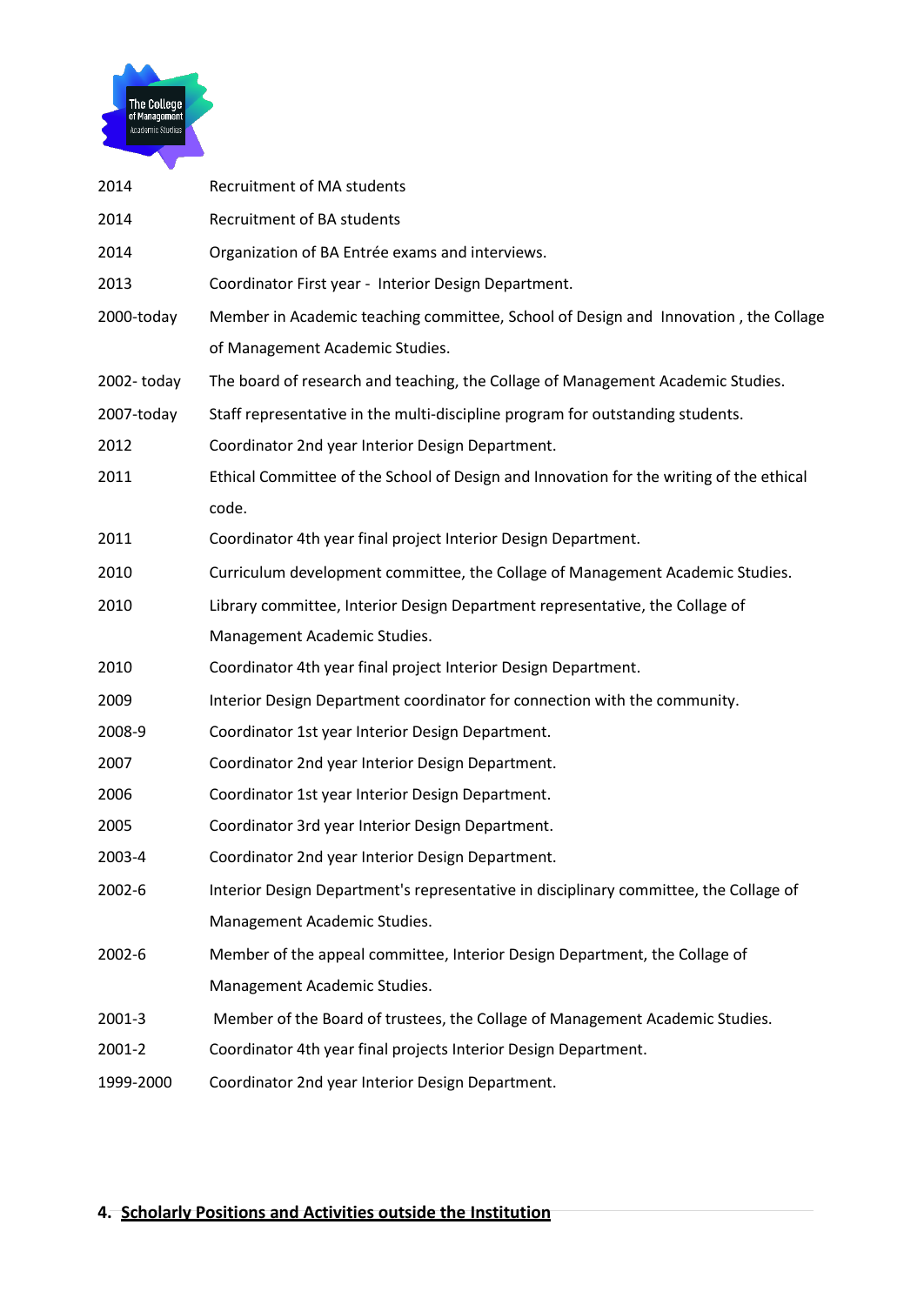

**2020-2021 -** Pedagogy in the city - a mentoring project of schools in the building a communal teaching model in spaces outside the class.

#### **2019- 2020 Working group of Principles of Professional Development**.

The goal is to improve the existing model of professional development. In Partnership with the Ministry of Education's Division for Research-Development-Experiments and Initiatives, and Professional Development Division.

#### **2018-2019 workshops on space and place as platforms for professional development strategies.**

30 hours workshop for "Psagot" - teachers' professional development centers, which are responsible for providing up-to-date responses to the needs of teaching staff throughout their career.

#### **2018-2019 - Leading teacher's course in "Pisgah Center" in Bat-Yam for professional development.**

60 hours custom made course on the relationship between pedagogy and space, focusing on the new classes of M-21 (part of the initiative of the office of education for innovative learning classes in the schools of Israel)

**The Mofet Institute** (Research, curriculum and program development for teacher education) Inter-Collegial Meeting Groups (In these Collegial Meetings, peers engage in clarifying common issues dealing with teacher education, discussing research in the field, and in formulating viewpoints in teacher education, and more.

**Collegial Meeting Groups and Think Tank 1** – Qualitative research using visual representations. **Collegial Meeting Groups and Think Tank 2** - Narrative research group.

**- REVEDA** (Research Vectors in Design and the Arts) founded 2014. The primary aim of ReVeDa is to offer an open space for discussion on research in Design and the Arts, while showcasing experiences developed within the Cumulus Community, out from any given taxonomy and methodological dogmatism.– Art and Design Pedagogy Working Group, Design Competency Futures

Booklets Collaborative Writing Series

- Design Studies – Journal

– Design Journal – Journal

**2019 – today - SPACE** (Studies of Planning and Architecture Consulting & Education) Independent

Academic Platform Member - International Advisory Board

**Course in Script Writing, Production and Directing Documentary.** Hasifa – School for the Art of

Communication, Television and Multimedia

**Course on the Brain** - IDC Herzlia Segol Center for Brain and Mind

#### **Head of Professional Committee for senior lecturer at NB Haifa School of Design – Viso, Haifa**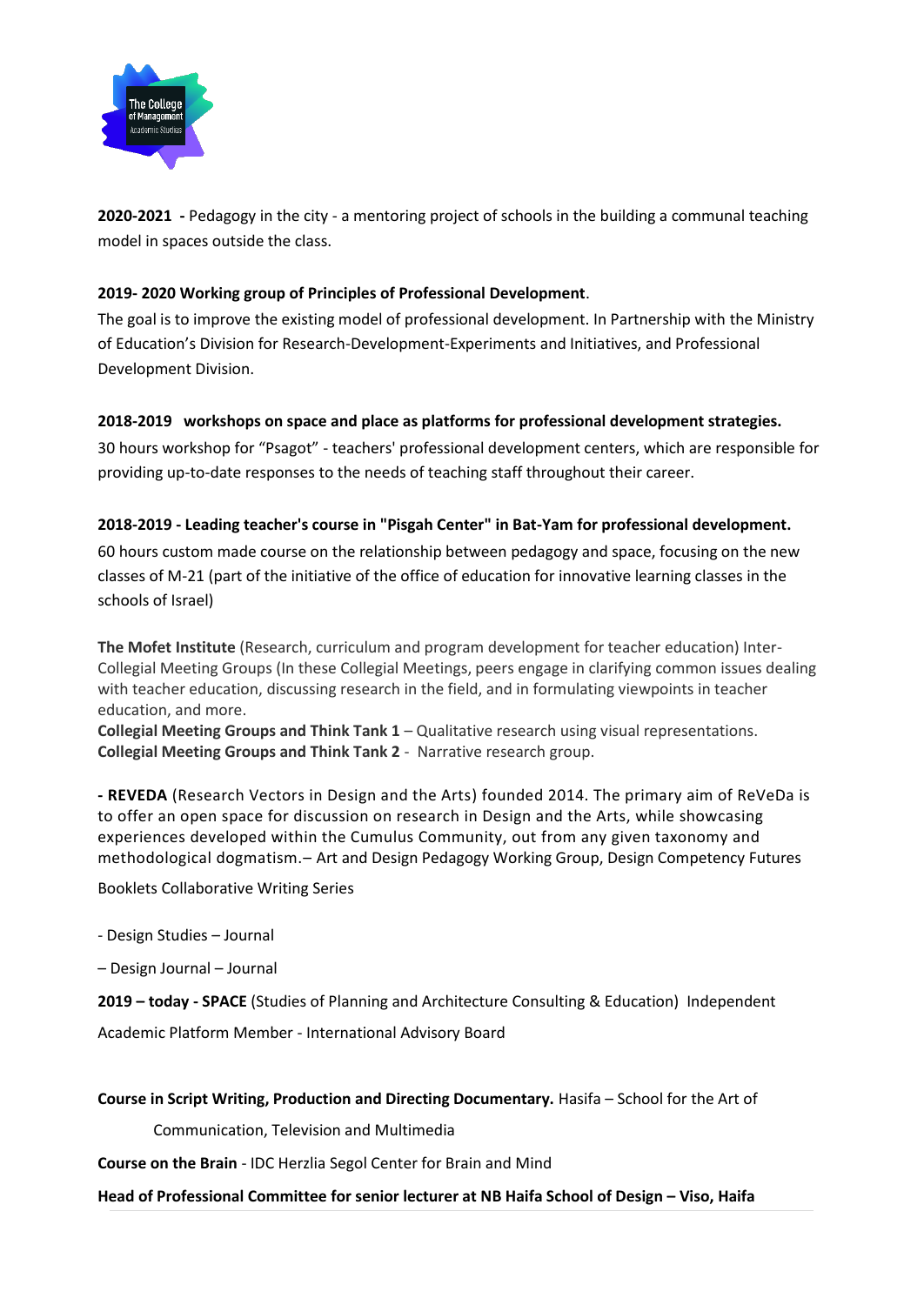

## **5. Participation in Scholarly Conferences**

| <b>Date</b> | <b>Name of Conference</b>                                                                                                                  | <b>Place</b>                                                                   | Subject of<br>Lecture/Discussion                                                                                                                                                                       | Role                                                                            |
|-------------|--------------------------------------------------------------------------------------------------------------------------------------------|--------------------------------------------------------------------------------|--------------------------------------------------------------------------------------------------------------------------------------------------------------------------------------------------------|---------------------------------------------------------------------------------|
| 2020        | DC (S) DESIGN CULTURE(S) Sapienza<br>CUMULUS ROMA 2020 -<br>Culture and Relationality.<br>Moving towards post-<br>rational design          | University in<br>Rome                                                          | Organizational<br>Culture<br>teachers'<br>development through designDelayed because of<br>visual tools                                                                                                 | ofPresentation of Case<br>professionalStudy Project,<br>COVID-19                |
| 2020        | Fourteenth International<br>Conference (Design<br>Principles & Practices)<br>Advocacy in Design:<br>Engagement,<br>Commitment, and Action. | Pratt Institute,<br><b>New York</b>                                            | Academia as a<br>multidisciplinary creative<br>generator: The EU CLEVER<br>project case study                                                                                                          | <b>Presentation of Case</b><br>Study Project,<br>Delayed because of<br>COVID-19 |
| 2019        | IASDR-2019 - Design<br><b>Revolutions</b>                                                                                                  |                                                                                | Manchester, UK Metaphoric Collage:<br>Promoting our students to<br>become Agile Learners                                                                                                               | Presentation of 4<br>hours Workshop                                             |
| 2019        | The 7 <sup>th</sup> International<br>Conference on Teacher<br>Education. The story of<br>innovation in teacher<br>education                | Mofet Institute,<br>Israel                                                     | Visual Tools for teachers'<br>professional development                                                                                                                                                 | Presentation of article                                                         |
| 2019        | Hugarflug dagskrá<br>Annual conference on<br>research in the field of art                                                                  | Hugarflug is<br>the University of Design<br>the Arts,<br>Reykjavik,<br>Iceland | Motion:<br>Design<br>in<br>ChoreographicArticle<br>via<br>Strategies:<br>A Choreographic perspective<br>on spatial design as a trigger<br>for innovative intervention<br>strategies in spatial design. | Spatial Presentation of                                                         |
| 2018        | SPACE - International<br>Conference on<br><b>Architectural Culture and</b><br>Society                                                      | London                                                                         | Metaphoric Collage Sequence Presentation of<br>in the Architectural DesignArticle<br>Process                                                                                                           |                                                                                 |
| 2018        | IASDR 2017  - Re: Research $^{\mid}$ University of                                                                                         | Cincinnati                                                                     | Solution Generation Design<br>Profiles: Reflection on<br>"Reflection in Action"                                                                                                                        | Presentation of<br>Article                                                      |
| 2018        | The 8 <sup>th</sup> Israelu Conference<br>for Qualitative Research -<br>Between the Personal and<br>the Political                          | Beer-Sheva<br><b>Ben Gurion</b><br>University                                  | New methodologies in<br>qualitative research.<br>Design Behavior Profiles -<br>Combining Visual and Verbal                                                                                             | Presentation of<br>Article                                                      |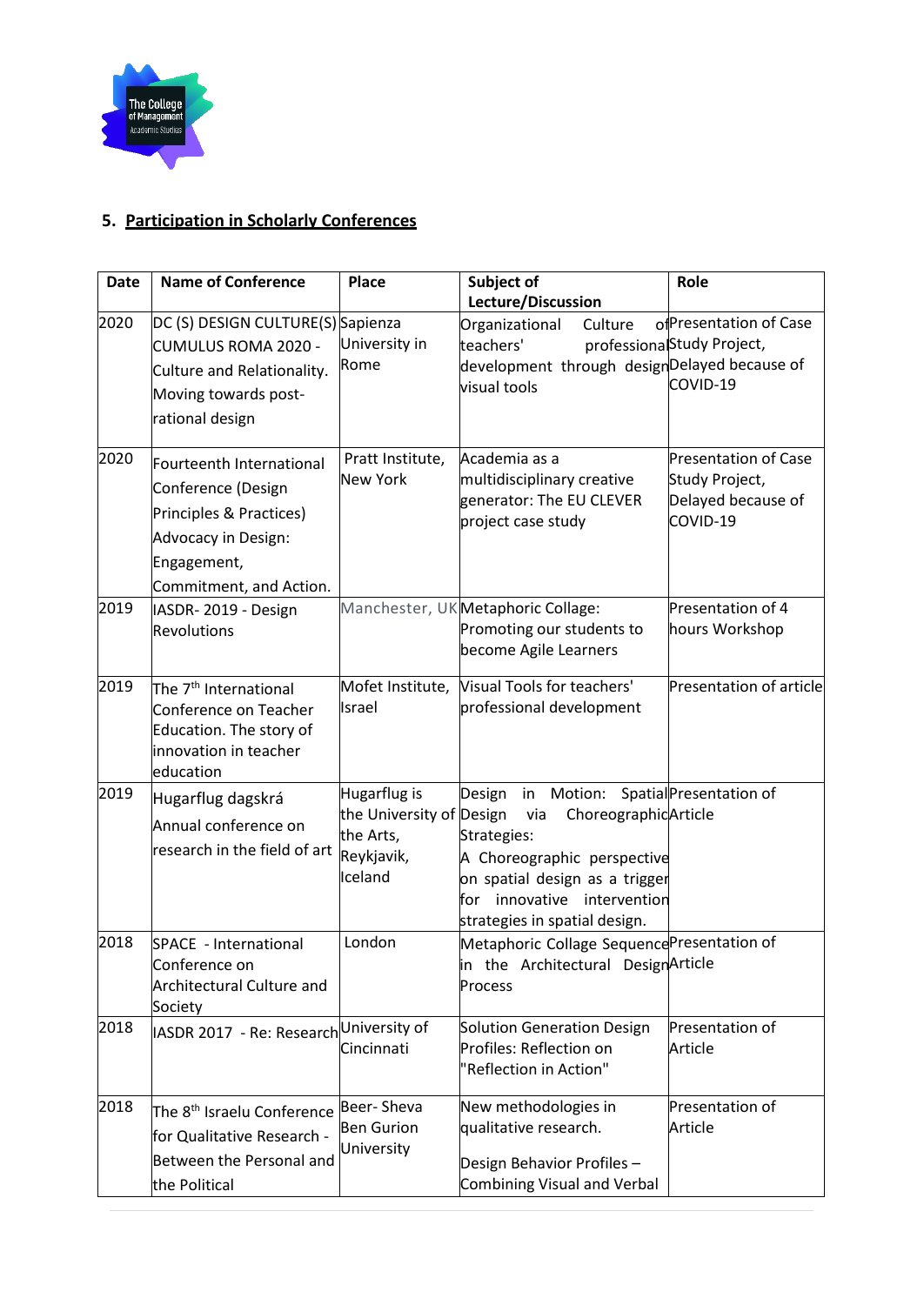

|                 |                                                                                        |                                                               | Representations                                                                                                                                                                                 |                                                                                                |
|-----------------|----------------------------------------------------------------------------------------|---------------------------------------------------------------|-------------------------------------------------------------------------------------------------------------------------------------------------------------------------------------------------|------------------------------------------------------------------------------------------------|
| 2018            | Cumulus Paris-To get<br>there: designing together<br>April 11 - 14, 2018               | Paris<br>Césaap,<br>Boulle, Duperré,<br>Estienne &<br>Ensaama | Cumulus Paris 2018 is part of<br>a cross-cutting and<br>interdisciplinary approach. It<br>highlights both collective and<br>collaborative practices.                                            | Representative of the<br>school of Design and<br>Innovation<br>Attending workshops             |
| 2017            | Cumulus Conference 2017                                                                | Design School<br>Kolding,<br>Denmark                          | REDO - How do we REDO our Representative of the<br>design education, our design<br>practice, and our design<br>research                                                                         | school of Design and<br>Innovation<br>Attending workshops                                      |
| 2016            | Cumulus Conference 2016                                                                | and Design,<br>Nottingham<br>UK                               | The school of Art In This Place - In this Place<br>addressed how the<br>importance of 'place' impacts Innovation<br>Trent University, the way in which we generate<br>ideas, create and design. | Representative of the<br>school of Design and<br>Attending workshops                           |
| 2015            | Cumulus Conference 2015                                                                | The school of<br>design,<br>Politecnico de<br>Milano, Italy   | The Virtuous Circle Design<br>Culture and Experimentation                                                                                                                                       | Representative of the<br>school of Design and<br>Innovation<br>Becoming a member<br>of CUMULUS |
| 2014            | Cumulus Conference 2014                                                                | University<br>of Aveiro,<br>Portugal.                         | Redesigning Design<br>Education:<br>Project Based Learning and<br>Spatial<br>Design.                                                                                                            | Presentation of<br>Article                                                                     |
| June            | International workshop                                                                 | Luxembourg                                                    | Project Based Design and                                                                                                                                                                        | Presentation of                                                                                |
| 24-25,<br>2013, | on The Future of<br>Transdisciplinary Design<br>(TFTD13)                               |                                                               | city, LuxembourgTransdisciplinarity:<br>Rethinking Spatial Design<br>Methodology.                                                                                                               | Article                                                                                        |
| 2009            | Third<br>International Conference<br>on Design Principles and<br>Practices             | Berlin.                                                       | Design behavior profiles of<br>design<br>students - the problem<br>formulation phase.                                                                                                           | Presentation of<br>Article                                                                     |
| 2005            | <b>Studying Designers</b><br>05, International<br>Workshop on studying<br>designers 05 | University of<br>Provence, Aix-<br>en-<br>Provence.           | Individual designing behavior Presentation of<br>and learning style:<br>investigation<br>Of the design process of<br>Interior design students,                                                  | Article                                                                                        |
| 1998            | <b>I FORUM II: Architectural</b><br>Education for the<br>3rd Millennium                | Gazimagusa,<br>of Northern<br>Cyprus                          | The design studio:<br>Turkish Republic exploration of content<br>and methodology through<br>case studies,                                                                                       | Presentation of<br>Article                                                                     |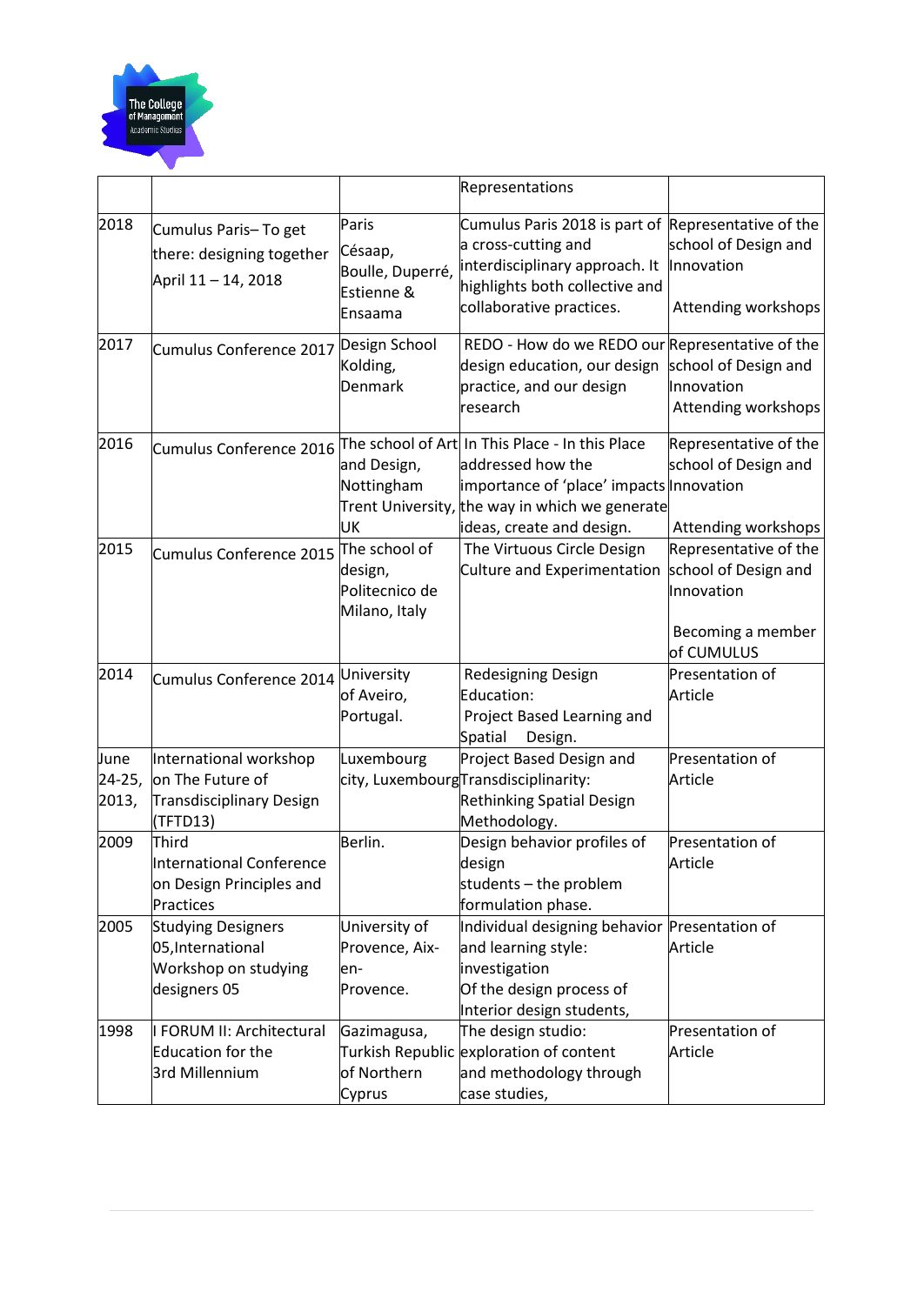

## **6. Invited Lectures\ Colloquium Talks**

| <b>Date</b> | <b>Place of Lecture</b>                           | <b>Name of Forum</b>                                                                                                                   | <b>Presentation/Comments</b>                                                                                                                        |
|-------------|---------------------------------------------------|----------------------------------------------------------------------------------------------------------------------------------------|-----------------------------------------------------------------------------------------------------------------------------------------------------|
| 2012        | Design Museum -<br><b>Holon</b>                   | Studying interior design in the<br>in the design museum $lab -$<br>opening the studio class for the<br>public for the entire semester. | Developing a unique studio within<br>$m$ museum – Teaching design studio the museum followed by a Blog of<br>the description of the entire process. |
| 2010        | Architecture<br>Department, WIZO<br>Canada, Haifa | Curriculum development for<br>architecture schools.                                                                                    | Presentation on curriculum formats<br>and issues and organizing working<br>groups.                                                                  |

## **7. Research Grants**

## **a. Grants Awarded**

| Role in         | <b>Co-Researchers</b> | <b>Topic</b>                                  | <b>Funded by/Amount</b>  | Year      |
|-----------------|-----------------------|-----------------------------------------------|--------------------------|-----------|
| Research        |                       |                                               |                          |           |
| Entrepreneurial | Keren Dvir            | New strategies for                            | the Ministry of          | 2019-2020 |
| Education.      |                       | professional                                  | Education's Division for |           |
| Researcher and  |                       | development of teachers Research-Development- |                          |           |
| Developer       |                       | in Israel                                     | <b>Experiments and</b>   |           |
|                 |                       |                                               | Initiatives              |           |
| Researcher      |                       | Multidisciplinary groups                      | 6000                     | 2016      |
| Researcher      | Dr. Tamar Berger      | The Israeli Housing                           | 15000 (didn't use the    | 2014      |
|                 |                       | <b>Interior</b>                               | money)                   |           |
| Researcher      | Carmella Jacoby Volk  | Design education, from                        | Retrieved the research   | 2013      |
|                 |                       | creativity to innovation -submission          |                          |           |
|                 |                       | new tooling and                               |                          |           |
|                 |                       | methodologies                                 |                          |           |
| Researcher      |                       | Final Design Project-                         |                          | 2011      |
|                 |                       | From theory to practice"                      |                          |           |
| Researcher      |                       | Award for                                     |                          | 2010-2012 |
|                 |                       | encouragement of                              |                          |           |
|                 |                       | research                                      |                          |           |

#### **8. Scholarships, Awards and Prizes**

| 2019-2020<br>2019 | Entrepreneurial Education Initiative, Sponsored by the Ministry of Education's Division<br>for Research-Development-Experiments and Initiatives. 2 years development grant/<br>Certificate of excellence for academic staff in the Collage of Management |  |  |
|-------------------|----------------------------------------------------------------------------------------------------------------------------------------------------------------------------------------------------------------------------------------------------------|--|--|
|                   | Academic Studies.                                                                                                                                                                                                                                        |  |  |
| 2018              | Certificate of excellence for academic staff in the Collage of Management                                                                                                                                                                                |  |  |
|                   | Academic Studies.                                                                                                                                                                                                                                        |  |  |
| 2015              | Certificate of excellence for academic staff in the Collage of Management                                                                                                                                                                                |  |  |
|                   | Academic Studies.                                                                                                                                                                                                                                        |  |  |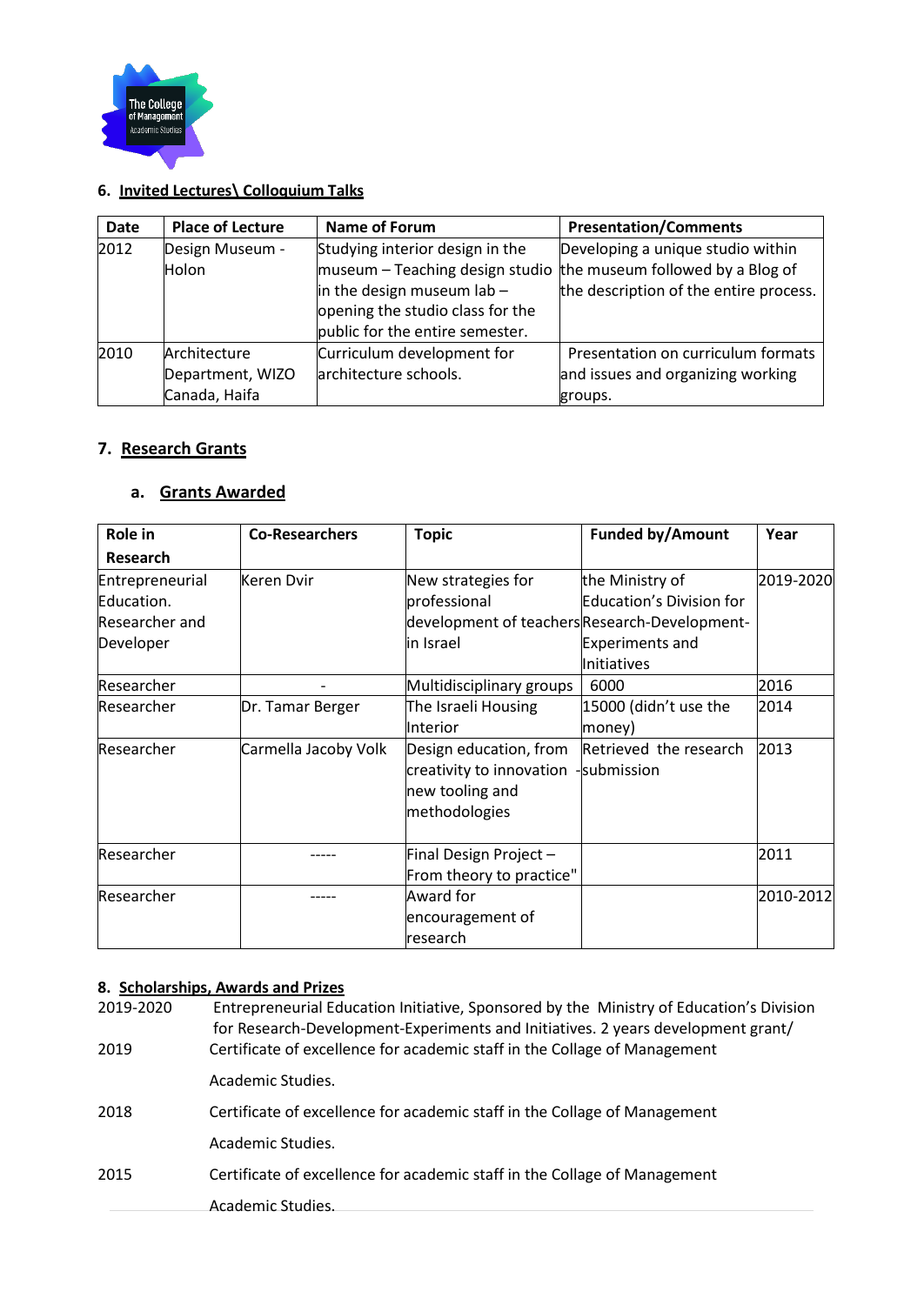

| 2014 | Certificate of excellence for academic staff in the Collage of Management          |
|------|------------------------------------------------------------------------------------|
|      | Academic Studies.                                                                  |
| 2013 | Certificate of excellence for Research in the Collage of Management                |
|      | Academic Studies.                                                                  |
| 2012 | Certificate of excellence for academic staff in the Collage of Management          |
|      | Academic Studies.                                                                  |
| 2010 | Certificate of excellence for academic staff in the Collage of Management          |
|      | Academic Studies - Dean Recommendation.                                            |
| 2010 | Certificate of excellence for academic staff in the Collage of Management Academic |
|      | Studies - Students feedback.                                                       |
| 2005 | Certificate of excellence for academic staff in the Collage of Management Academic |
|      | Studies.                                                                           |
| 2000 | Grant for tuition during doctoral studies from Collage of Management Academic      |
|      | Studies.                                                                           |
| 1999 | Certificate of excellence form the Leon Riskin for seminar during M.A. studies in  |
|      | Regionalism.                                                                       |
| 1993 | Certificate of excellence, Pratt Institute, New-York, Undergraduate Studies.       |
|      |                                                                                    |

## **9. Teaching**

| 1998- todav | Lecturer at the School of Design and Innovation, the Collage of Management Academic |  |  |
|-------------|-------------------------------------------------------------------------------------|--|--|
|             | Studies.                                                                            |  |  |
| 2000-2      | Studio teachers, Architecture Department, WIZO Canada, Haifa                        |  |  |
| 1995-9      | Studio teacher, School of Architecture and Town Planning, Technion, Haifa           |  |  |

| Year | <b>Course Name</b>            | Type: Lecture/Seminar/<br>Workshop/<br><b>High Learn</b><br><b>Course/Introduction</b>         | <b>Degree</b> | No. of<br><b>Students</b> |
|------|-------------------------------|------------------------------------------------------------------------------------------------|---------------|---------------------------|
| 2020 | "How Designers Think"         | Couse+ workshop                                                                                |               | 74                        |
| 2020 | <b>Architectural Analysis</b> | Lecture+ workshop                                                                              |               | 34                        |
| 2020 | Design Studio                 | Studio - 2 <sup>nd</sup> year winter<br>Semester - Inhabitation and<br>Partnership in Tel Aviv |               | 18                        |
| 2019 | "How Designers Think"         | Couse+ workshop                                                                                | BA            | 60                        |
| 2019 | <b>Architectural Analysis</b> | Lecture+ workshop                                                                              | BA            | 35                        |
| 2019 | Design Studio                 | Studio - 2 <sup>nd</sup> year Spring                                                           | ΒA            | 20                        |

#### a. **Courses Taught in Recent Years**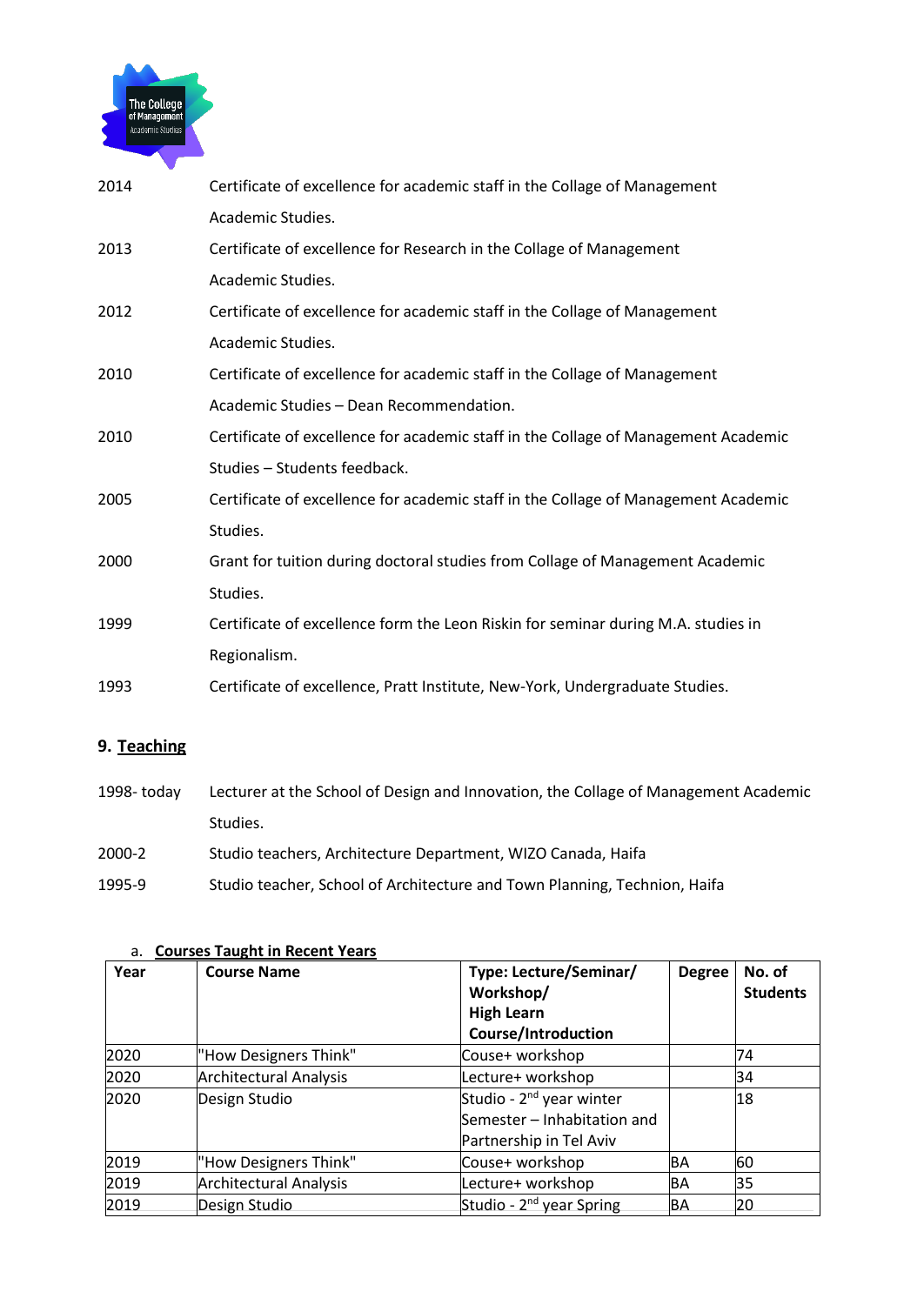

|             |                                                                                          | Semester                                                            |           |         |
|-------------|------------------------------------------------------------------------------------------|---------------------------------------------------------------------|-----------|---------|
|             |                                                                                          | WE PLAN - Public Space for                                          |           |         |
|             |                                                                                          | <b>Professional Development</b>                                     |           |         |
| 2019        | Design Studio                                                                            | Studio - 2 <sup>nd</sup> year Winter                                | <b>BA</b> | 20      |
|             |                                                                                          | Semester                                                            |           |         |
|             |                                                                                          | WE LIVE - the Private realm                                         |           |         |
|             |                                                                                          | as a Platform for Negotiation                                       |           |         |
| 2019        | Seminar – Qualitative Research -                                                         |                                                                     | MA        | 25      |
|             | <b>Focus on Multidisciplinary Groups</b>                                                 |                                                                     |           |         |
| 2018        | Seminar – Qualitative Research -                                                         | Lecture                                                             | MA        | 38      |
|             | <b>Focus on Multidisciplinary Groups</b>                                                 |                                                                     |           |         |
| 2018        | Lecture series coordination - IN                                                         | Theme development                                                   |           | 200-300 |
|             | <b>BETWEEN</b>                                                                           |                                                                     |           |         |
| 2018        | <b>Architectural Analysis</b>                                                            | Lecture                                                             | <b>BA</b> | 40      |
| 2018        | Design Studio - Public realm – 20X20, Studio - 2 <sup>nd</sup> year Spring               |                                                                     | <b>BA</b> | 20      |
|             | Alternative Learning Spaces - Ramot Semester                                             |                                                                     |           |         |
|             | High School, Bat-Yam                                                                     |                                                                     |           |         |
| 2018        | Design Studio - Private realm – Three Studio - 2 <sup>nd</sup> year Winter               |                                                                     | <b>BA</b> | 20      |
|             | Persona in a Tower                                                                       | Semester                                                            |           |         |
| 2017        | Design Studio -Public realm – Culture Studio - 2 <sup>nd</sup> year Spring               |                                                                     | <b>BA</b> | 20      |
|             | in Motion                                                                                | Semester                                                            |           |         |
| 2017        | Design Studio - Private realm - On                                                       | Studio - 2 <sup>nd</sup> year Winter                                | <b>BA</b> | 20      |
|             | Space, tTime and Information                                                             | Semester                                                            |           |         |
| 2017        | <b>Architectural Analysis</b>                                                            | Lecture                                                             | <b>BA</b> | 40      |
| 2016        | Design research strategies for 4 <sup>th</sup>                                           | Lecture + workshop                                                  | BA        | 80      |
| 2013-2015   | year students                                                                            |                                                                     | <b>BA</b> | 66-88   |
| 2012 - 2015 | <b>Mapping and Diagrams</b>                                                              | Lecture + workshop<br>Course                                        | BA        | 90-100  |
| 2015        | <b>Architectural Analysis</b>                                                            |                                                                     | BA        | 66      |
| 2015        | Introduction for Final Project<br>Design and Innovation                                  | Intensive workshop                                                  | BA        | 95      |
| 2014        | Design Studio - Learning                                                                 | New course for first year<br>Studio - 2 <sup>nd</sup> year – Winter | <b>BA</b> | 25      |
|             | Environment as an Urban Lab                                                              | Semester                                                            |           |         |
| 2013        | Design Studio – Boundaries – active                                                      | Studio - 2 <sup>nd</sup> year – Winter                              | <b>BA</b> | 25      |
|             | system of living, studying and                                                           | Semester                                                            |           |         |
|             | working.                                                                                 |                                                                     |           |         |
| 2013        | Design Studio - New Design School -                                                      | Studio - $2^{nd}$ year – Spring                                     | <b>BA</b> | 25      |
|             | strategies and spaces.                                                                   | Semester                                                            |           |         |
| 2012        | Design Studio - Teaching Studio in the Studio - 2 <sup>nd</sup> year - Winter            |                                                                     | <b>BA</b> | 25      |
|             | Museum                                                                                   | Semester                                                            |           |         |
| 2011        | Design Studio - the studio as                                                            | Studio - $2^{nd}$ year – Spring                                     | BA        | 25      |
|             | experimental space.                                                                      | Semester                                                            |           |         |
|             |                                                                                          |                                                                     |           |         |
| 2010        | Vertical Design Studio – The studio as Studio – 2 <sup>nd</sup> and 3 <sup>rd</sup> year |                                                                     | <b>BA</b> | 25      |
|             | an innovative learning environment                                                       |                                                                     |           |         |
| 2010        | Design studio – From private habit to Studio – 2 <sup>nd</sup> year                      |                                                                     | <b>BA</b> | 25      |
|             | personal space                                                                           |                                                                     |           |         |
| 2006-2009   | Design in movement – for students in International workshop                              |                                                                     | BA        | 20      |
|             | the interior design department.                                                          |                                                                     |           |         |
|             | Cooperation with the choreographer                                                       |                                                                     |           |         |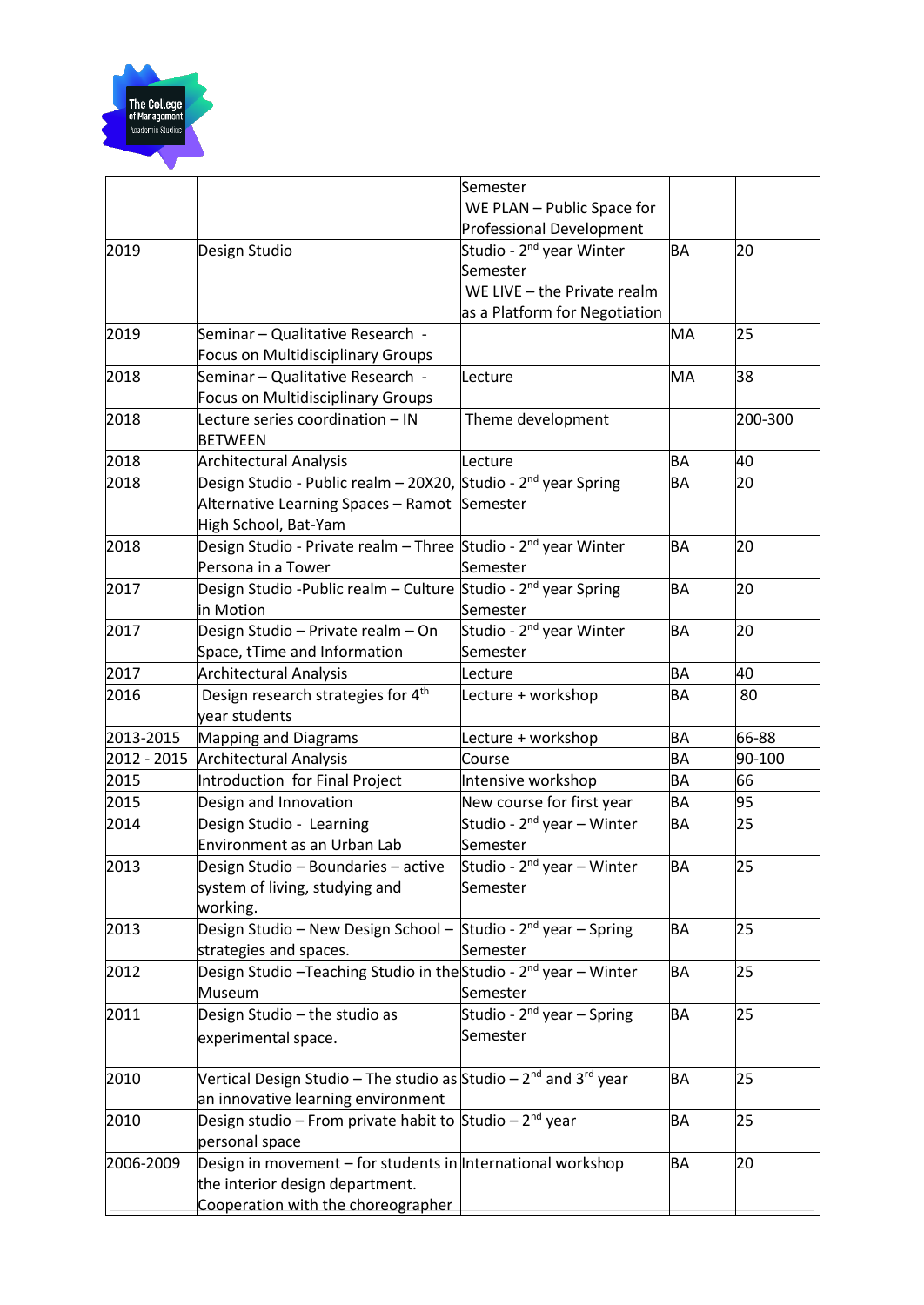

|      | Sharona Floreshaim.                                                                      |                                     |           |    |
|------|------------------------------------------------------------------------------------------|-------------------------------------|-----------|----|
|      | The development of new ways of                                                           |                                     |           |    |
|      | looking at our surroundings using                                                        |                                     |           |    |
|      | creative and innovative techniques of                                                    |                                     |           |    |
|      | spatial representations.                                                                 |                                     |           |    |
| 2009 | Vertical Design studio - The city as                                                     | Studio - $2^{nd}$ and $3^{rd}$ year | <b>BA</b> | 25 |
|      | theater - multiple views.                                                                |                                     |           |    |
| 2009 | Design Studio - Choreography and                                                         | Studio - 2 <sup>nd</sup> year       | BA        | 25 |
|      | place - form personal movement to                                                        |                                     |           |    |
|      | personal space.                                                                          |                                     |           |    |
| 2008 | Vertical Design Studio – The Parcur as Studio – 2 <sup>nd</sup> and 3 <sup>rd</sup> year |                                     | <b>BA</b> | 25 |
|      | detective- movement in the city.                                                         |                                     |           |    |
| 2008 | Design Studio - Work, labor and                                                          | Studio - $2^{nd}$ year              | <b>BA</b> | 25 |
|      | housing.                                                                                 |                                     |           |    |
| 2007 | Vertical Design Studio - The public                                                      | Studio - $2^{nd}$ and $3^{rd}$ year | <b>BA</b> | 25 |
|      | place as a collection process.                                                           |                                     |           |    |
| 2007 | Design Studio - Private space and                                                        | Studio - 2 <sup>nd</sup> year       | BA        | 25 |
|      | memory                                                                                   |                                     |           |    |
| 2006 | Final Design Project - Designing as                                                      | Studio - 4 <sup>th</sup> year       | <b>BA</b> | 13 |
|      | autobiography                                                                            |                                     |           |    |
| 2005 | Final Design Project - A different                                                       | Studio - $4^{th}$ year              | <b>BA</b> | 13 |
|      | angle                                                                                    |                                     |           |    |
| 2004 | Final Design Project - Personal project Studio - 4 <sup>th</sup> year                    |                                     | BA        | 13 |
| 2003 | Design studio - The Hod passage -                                                        | Studio - $2^{nd}$ year              | BA        | 25 |
|      | branch of the interior design                                                            |                                     |           |    |
|      | department.                                                                              |                                     |           |    |
| 2003 | Design studio - - Living and leaning - Studio - $2^{nd}$ year                            |                                     | BA        | 25 |
|      | innovative units in the Market of                                                        |                                     |           |    |
|      | Commerce.                                                                                |                                     |           |    |
| 2002 | Design studio Space- place and                                                           | Studio - 2 <sup>nd</sup> year       | <b>BA</b> | 25 |
|      | memory – the museum of Helena                                                            |                                     |           |    |
|      | Rubinstein.                                                                              |                                     |           |    |
| 2002 | Design studio - A center for the AIDS Studio $-2nd$ year                                 |                                     | <b>BA</b> | 25 |
|      | nonprofit organization                                                                   |                                     |           |    |
| 2001 | Design studio - Collecting as a public Studio - 2 <sup>nd</sup> year                     |                                     | <b>BA</b> | 25 |
|      | space.                                                                                   |                                     |           |    |
| 2001 | Design studio - Cabinet of Curiosity as Studio - $2^{nd}$ year                           |                                     | <b>BA</b> | 25 |
|      | a private place                                                                          |                                     |           |    |
| 2000 | Final Design Project - Personal                                                          | Studio - 4 <sup>th</sup> year       | BA        | 13 |
|      | project                                                                                  |                                     |           |    |
| 1999 | Design Studio - King George Street as Studio - First Year                                |                                     | <b>BA</b> | 25 |
|      | an interior place.                                                                       |                                     |           |    |
| 1999 | Design Studio - Space and time - a                                                       | Studio - First Year                 | <b>BA</b> | 25 |
|      | story of couples.                                                                        |                                     |           |    |
| 1998 | Design Studio - Space and time -book Studio - First Year                                 |                                     | <b>BA</b> | 25 |
|      | store in Tel Aviv                                                                        |                                     |           |    |
| 1998 | Design Studio - Space and time -book Studio - First Year                                 |                                     | BA        | 25 |
|      | store in Tel Aviv                                                                        |                                     |           |    |
| 1997 | Design Studio - Space and time -book Studio - First Year                                 |                                     | BA        | 25 |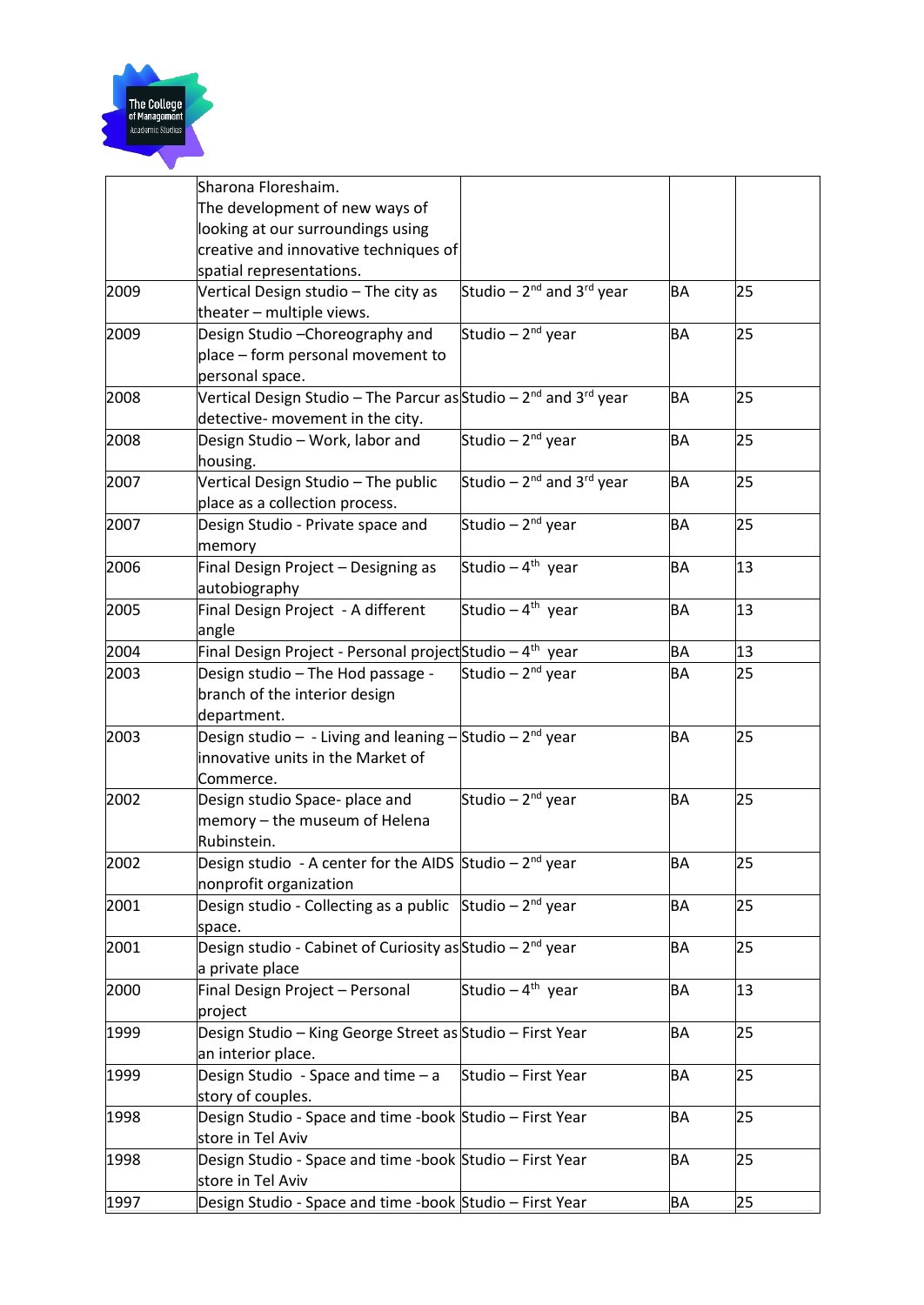

|      | store in Tel Aviv                                        |    |             |
|------|----------------------------------------------------------|----|-------------|
| 1997 | Design Studio - Space and time -book Studio – First Year | ßА | ם רי<br>ız. |
|      | store in Tel Aviv                                        |    |             |

#### **Special Workshops**

- 2018 **Conference – 12/3/18** In between learning and Community Bat Yam as a case study for new learning environments, Collaboration with the City of Bat-Yam
- 2018 **Public Discussion – 2/7/18** In between learning and Community Bat Yam as a case study for new learning environments, Collaboration with the City of Bat-Yam
- 2018 **CLEVER - Creative Leadership & Entrepreneurship - Visionary Education Roadmap.** May 2018 – COMAS- Workshop on Innovative Growth: Frameworks for Collaboration. (50 multidisciplinary group of MA students and Academics)
- 2000- 2012 **Design in Motion: Spatial mapping via Choreography** ( with Choreographer Sharona Floresheim )

Series of workshops taking place at the School of Design and Innovation. The workshops bring together choreography and spatial design, aiming to open a wider perspective on the relationship between the body and space. During the workshop we explore, through body and movement, issues such as mapping, representation and spatial interventions. We examine and experience the ways in which our body can help us break our boundaries, and unlock our creative habits when we document, think and act in various spatial conditions.

- 2010 **Workshop – teaching methodologies for studio assistants**. The aim of the workshop is to expose the teaching assistants to the context in which they work – the design studio and other workshops. Through the workshop we intend to develop their assisting abilities of discussion, critique and participation within the design classes.
- 2009 **Workshop – teaching methodologies for studio instructors.** The aim of the workshop is to expose design teachers to recent issues on design teaching and learning with specific emphasis on the design studio. Through the workshop we intend to improve and develop design teaching, critique tools, criteria for evaluation and ways of relating to individual differences of our students.

#### **10. Professional Experience**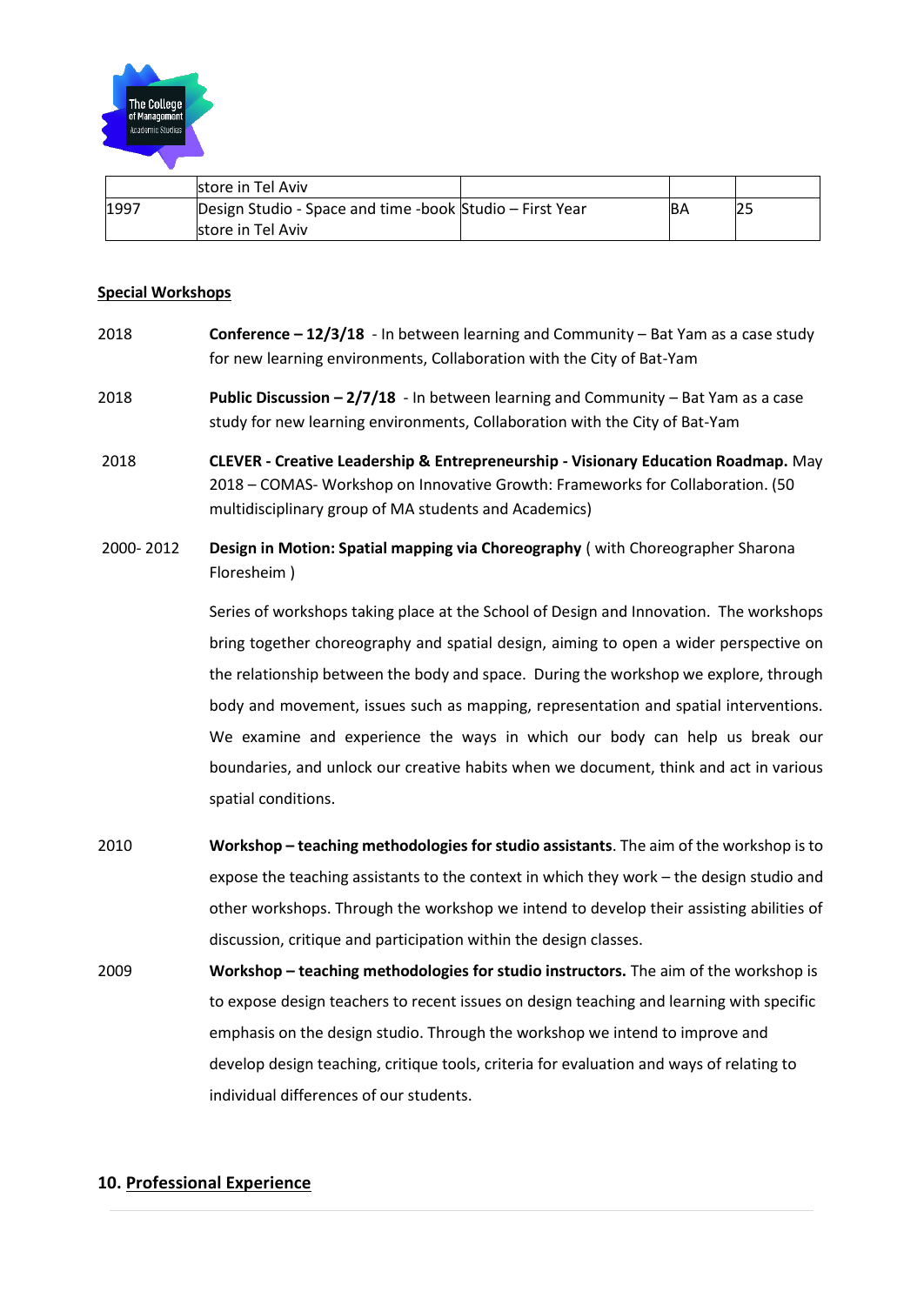

| 1996-2010 | Partner\Owner, Private office - "Bar-Eli Architects"                                    |
|-----------|-----------------------------------------------------------------------------------------|
| 1994-5    | "Bar-Hanna Architects" - junior architect position, public projects.                    |
| 1993-4    | Architects Office, New-York, New-York                                                   |
| 2010      | Ramat Hasharon Tennis Center, Ramat Hasharon                                            |
|           | Addition to an existing building of a restaurant and office space. Complete interior    |
|           | design of the complex (including some redesign of my own work)                          |
| 2010      | Magen David Adom Station, Bat Heffer                                                    |
|           | New M.D.A. Station in Bat-Heffer                                                        |
| 2009      | Mapu 8, Tel-Aviv, Addition to an existing building                                      |
| 2009      | Haifa Tennis Center, Haifa - Renovation, addition of training room and interior Design. |
| 2009      | Shapira House, Ramat Hasharon. Large private house including interior design            |
| 2008      | Ashkelon Tennis Center, Ashkelon. Renovation and interior Design.                       |
| 2008      | HIT campus, Holon. Administrative area, interior design.                                |
| 2008      | HIT campus, Holon.Computer department, interior design.                                 |
| 2007      | Eshkol House, Kfar Ma'ase. Large private house including interior design                |
| 2007      | Rappaport House, Zahala. Private house. Interior Design                                 |
| 2007      | Michal Apt., Herzelia. Private vacation apartment, Interior Design                      |
| 2006      | Magen David Adom Station (MDA), Dimona. Interior, exterior and landscape design of      |
|           | an existing MDA Station                                                                 |
| 2006      | Hadad House, Azur. Private house                                                        |
| 2005      | Sajur Tennis Center, Sajur. Interior and open area design of a new tennis center        |
| 2005      | Bar-Eli House, Ramat Hasharon. Interior design and outdoor design                       |
| 2005      | Retarded Children's Home, Ramla. Interior design of a three-building complex of         |
|           | retarded children's home including detailed design for special needs                    |
| 2004      | Management lobby and offices, Ramat Hasharon. Interior design of management offices     |
|           | and lobby                                                                               |
| 2004      | "Blanco" Night Club, Rishon-Le-Zion. Interior design of night club (pick-up bar)        |
|           | including some multi-media incorporated into the design                                 |
| 2004      | Tennis Academy, Ramat Hasharon Tennis Center. Interior design of a tennis academy for   |
|           | talented players residing in the complex                                                |
| 2003      | Engler's Residence, Tel-Aviv. Interior design of private house                          |
| 2003      | Bar-Eli Residence (own house), Ramat Hasharon. Interior design single family house,     |
|           | detailed work                                                                           |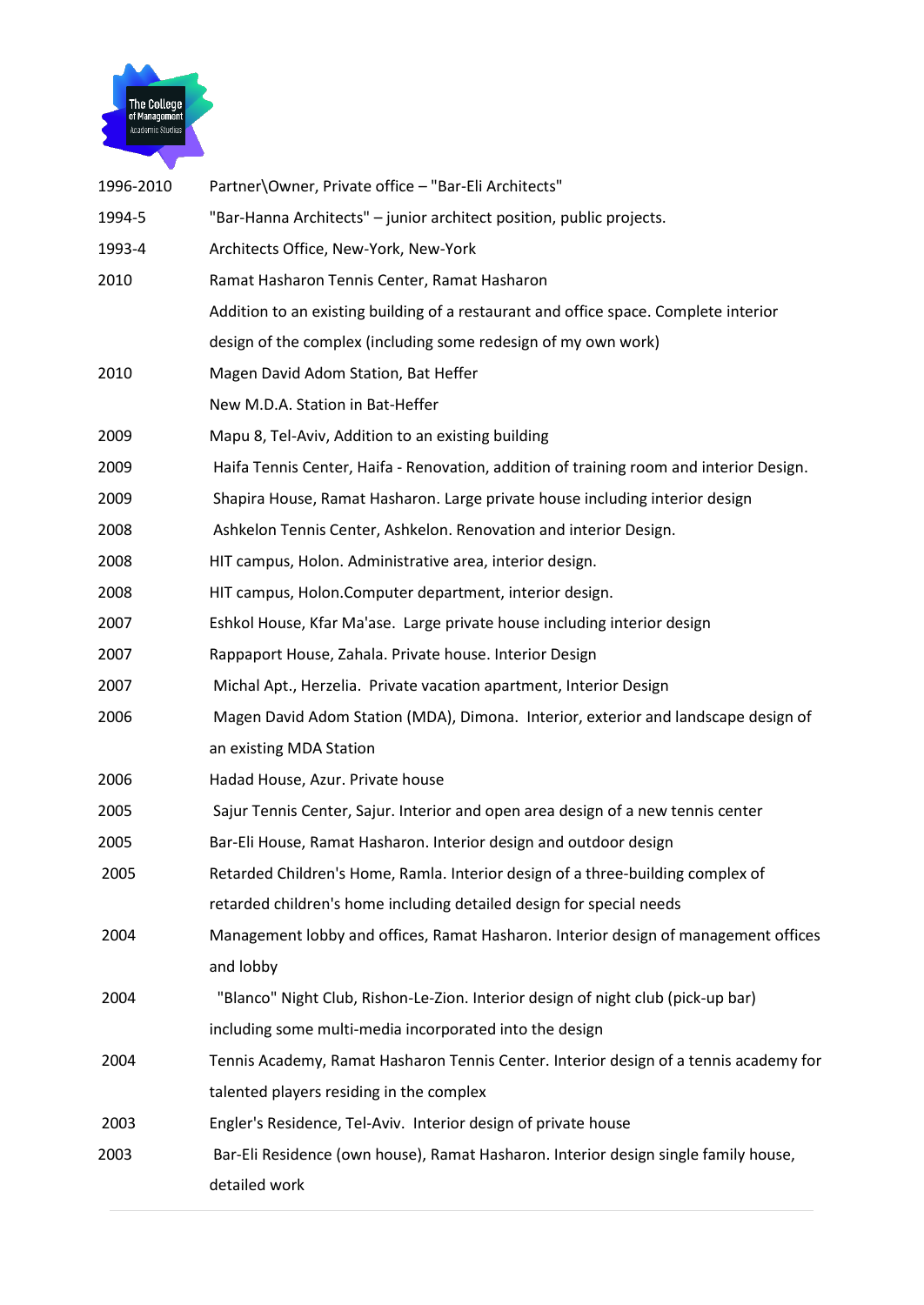

| 2003 | "Greendag" Gallery, Herzliya. Interior design contemporary photography gallery and      |
|------|-----------------------------------------------------------------------------------------|
|      | design studio office                                                                    |
| 2002 | Changing rooms and toilets, Ramat Hasharon Tennis Center. Interior design and systems   |
|      | solution                                                                                |
| 2002 | Changing rooms and toilets, Yaffo Tennis Center. Interior design and systems solution   |
| 2002 | Redesign of the existing center, Yad Eliyahu Tennis Center. Addition of a lounge and    |
|      | changing rooms building, redesign of the Center's various elements and open areas       |
| 2002 | Public Library, Rosh Ha'ayin. Addition to an existing library and redesign of interior, |
|      | exterior and added spaces                                                               |
| 2001 | Greitzer Residence, Tel-Aviv. Interior design of private house                          |
| 2001 | Tennis Arad, Arad. Addition of computer rooms and interior design of lobby, outdoor     |
|      | seating area and sports shop.                                                           |
| 2000 | Contributors Signage, Ramat Hasharon Tennis Center. Signage design and location,        |
|      | including architecture and graphic design.                                              |
| 2000 | Hi-tech Office, Yehud. Interior design of hi-tech office for about 30 employees         |
| 2000 | New Entrance, Ramat Hasharon Tennis Center. New relocated open area entrance to         |
|      | the sports center, disabled access solution, lighting and contributors recognition sign |
| 1999 | Furman's Vacation House, Herzlia. Interior design of private house, detailed work       |
| 1999 | Gas Station, I.A. Poria, Tiberius. A gas station including offices and restaurant       |
| 1998 | Gabai Meal Preparation, I.A. Poria, Tiberius. A food preparation factory, including     |
|      | industrial kitchen, offices, shop and second phase wedding hall                         |
| 1998 | Shalev House, Beit-Ezra. A private house for a single family                            |
| 1997 | Rabin Memorial Fountain, Ramat Hasharon Tennis Center. A water fountain and a           |
|      | memorial for Rabin in public area of sports center.                                     |
|      |                                                                                         |

## **Exhibitions**

| 2017 | Final Project Exhibition - Design X Y Z, The School of Design and Innovation, COMAS. |
|------|--------------------------------------------------------------------------------------|
| 2012 | Exhibition in the Design Museum - Holon - "Learning Design in the Museum" - student  |
|      | work of the Design Studio in the Design Lab of Holon Museum.                         |
| 2012 | Final Project Exhibition - " My/Our/Their Home", Amiad Center, Jafa-Tel Aviv.        |
| 2010 | Exhibition in the interior design department exhibition hall -"The Aesthetic of      |
|      | Tomorrow" – works of students in 4th year design studio-.                            |
|      |                                                                                      |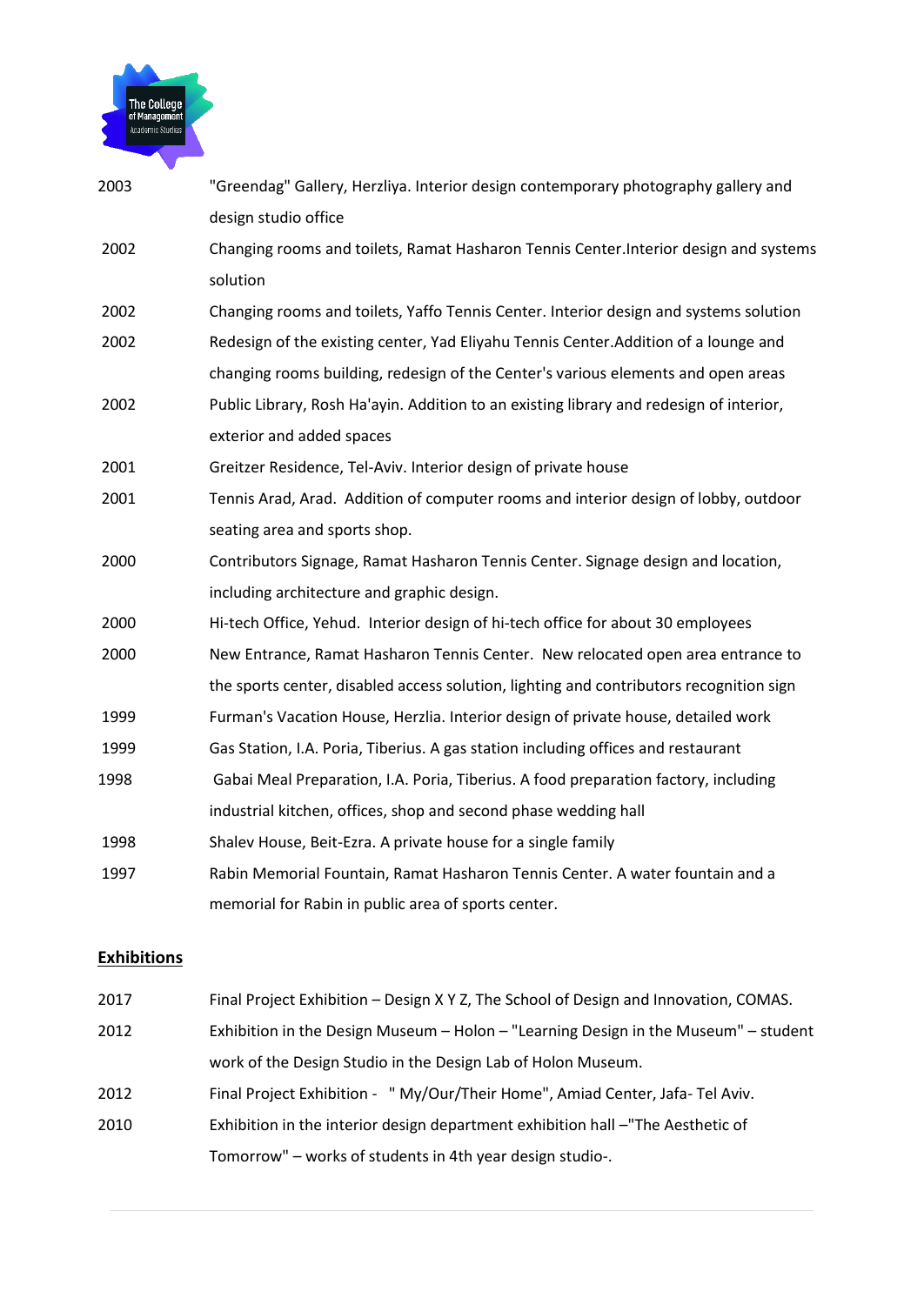

- 2002 Exhibition in the "Heder" gallery, Tel Aviv, students work designing a center for the nonprofit organization of AIDS association. The works were done during the semester in my studio class with participation of the AIDS organization – Teacher, Curator and producer. 2002 Final project exhibition: 80 works of 4th year design studio exhibited in Dizengof Center, Tel Aviv - Curator and producer.
- 2001 Final project exhibition: 60 works of 4th year design studio exhibited within the department of interior design building in Givataim - Curator and producer.

#### **PUBLICATIONS**

#### **A. Ph.D. Dissertation**

Ph.D. – Doctor of Philosophy. Technion – Israel Institute of Technology, Haifa. Title of Doctoral thesis: Design Behavior Profiles: similarities and differences in design students' processes. (written in English, 180 pages)

Name of Adviser: Prof. Gab riela Goldschmidt.

#### **B. Scientific Books (Refereed)**

#### **A. Authored Books**

*1.* Bar-Eli, Shoshi (2010). *Design behavior profiles: similarities and differences in design students' processes*, Saarbrucke, Germany: LAMBERT Academic Publishing. ASBN: 978-3-8383-5389-0

#### **B. Edited Books and Special Journal Issues – Published**

1. Shoshi Bar-Eli (2012)(Ed.), Interior Design final project: complexity and meanings between theory, academia and practice. In Final Project Book " My/Our/Their Home" –

#### **D. Articles in Refereed Journals**

#### **Published**

1. Bar-Eli, S. (2019). Solution-Generation Design Profiles: Reflection on "Reflection in Action", In Muratovski, G. and Vogel, C. (Eds). Re:Research Volume 2: Philosophical Frameworks and Design Processes, Intellect: Bristol, pp. 53-69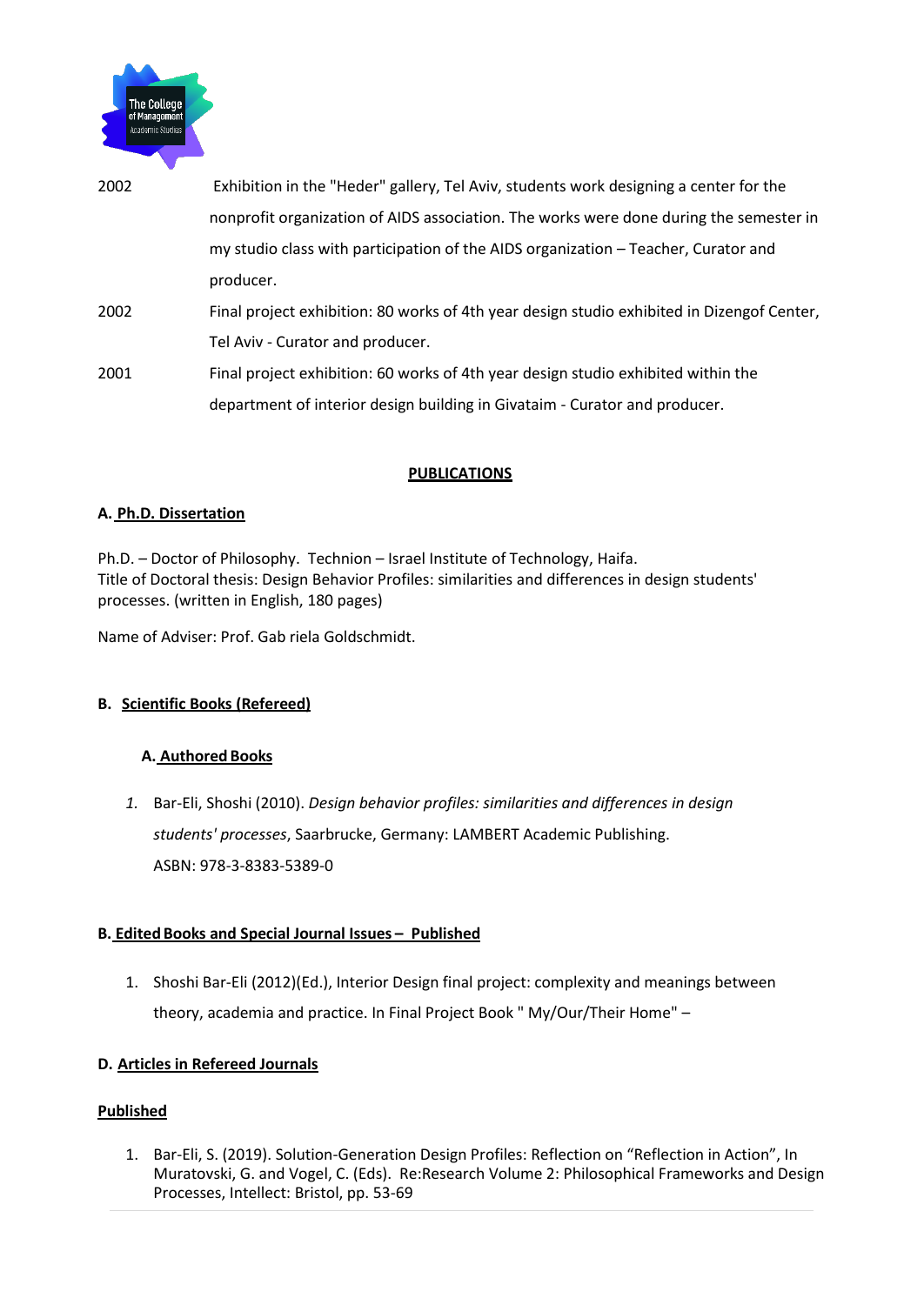

- 2. Bar-Eli, S. (2012). Sketching Profiles: awareness to individual differences in sketching as a means of enhancing design solution development. *Design studies*, *Volume 34 Number 4, July 2013* Impact Factor – 0.969 5 Year Impact Factor: 1.481 Imprint: ELSEVIER ISSN: 0142- 694X
- 3. Bar-Eli, Shoshi and (2012).Sketching Profiles: awareness to individual differences in sketching as a means of enhancing design solution development. In Rogers, P. (ed.), Articulating design thinking, Libri Publishing.
- 4. Bar Eli, S. & Jacoby Volk, C. (2012). Participation as a critical Strategy for the reexamination of Interior Design Curricula, IDEA JOURNAL 2012: Interior Economies
- 5. Shoshi Bar- Eli and Carmella Jacoby- Volk (2010). New Design Habitus Intervention, Insertion and Installation – Critical Strategies of the Interior Design Curriculum, In EAAE (European Association for Architectural Education).
- 6. Oxman, R., Sarid, A.,Bar-Eli, S. & Rotenshtrich, R (1997). A Conceptual Network for Web Representation of Design Knowledge. CAAD Futures 1997, 453-473.

#### **E. Articles in Conference Proceedings**

- 1. Bar- Eli, S, Bar-Eli, A & Lavian, R. (2018). Metaphoric Collage Sequence in the Architectural Design Process, E-Proceedings - SPACE International Conference 2018 on Architectural Culture and Society, 14-15/9/2018, London, UK, 49-59 ISBN: 978-1-9995911-3-7 (Print ISBN: 978-1-9995911-2-0)
- 1. Bar Eli, S. (2017). Solution Generation Design Profiles: Reflection on "Reflection in Action", re: research, IASDR 2017, University of Cincinnati.
- 2. Bar Eli, S. & Jacoby Volk, C. (2012). Participation as a critical Strategy for the reexamination of Interior Design Curricula, IDEA JOURNAL 2012: Interior Economies – D1
- 3. Shoshi Bar- Eli and Carmella Jacoby- Volk (2010). New Design Habitus Intervention, Insertion and Installation – Critical Strategies of the Interior Design Curriculum, In EAAE (European Association for Architectural Education). D2

## **I. Other Publications**

Shoshi Bar-Eli (2010), Interiority, Identity and Design, in Thesis Project Book – On Interiority, .2 esign.

> 3. Shoshi Bar-Eli (2012), Interior Design final project: complexity and meanings between theory, academia and practice. In Final Project Book " My/Our/Their Home".

## **J. Other Works Connected with my Scholarly Field**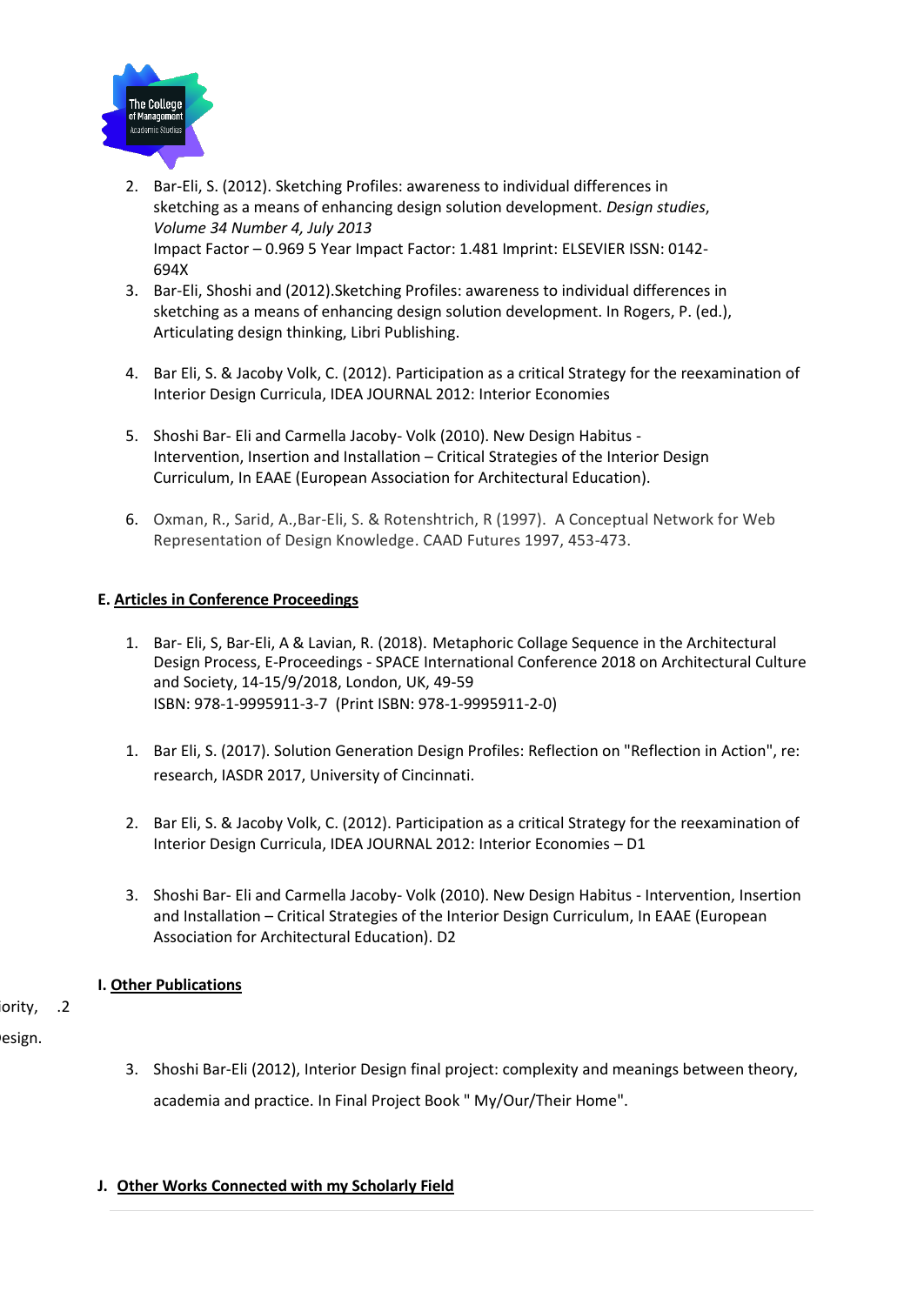

- 1. Representative of the School of design and Innovation in the Center for Academic Excellence
- 2. Representative of the School of design and Innovation in research committee.
- 3. Representative of the School of design and Innovation in the president program of excellency.
- 4. Development and writing of the MA in Design, Innovation and Entrepreneurship.
- 5. Submission of the proposal for the Council of Higher Education.
- 6. Writing the Ethical Code of the School of Design and Innovation
- 7. Erasmus + Capability Building in the Higher Education Proposal Technology and Innovation in Design Education – TIDE – Part of the group that wrote the proposal (COMAS act as Coordinator of the project)
- 8. Erasmus + Cooperation for innovation and exchange of good practices Strategic Partnership for higher education – CUMULUS Food Design (partner of 6 universities)

#### **Summary of My Research Activities and Future Plans**

Over the past two decades my research work is concentrated with issues of design education, architectural education, individual differences, design thinking, design problem solving, and studio education and instruction. Parallel to the research work I developed and practiced innovative teaching methods, workshops for tutor instruction, workshops for students' creativity enhancement, methods for student evaluation, curricula development, teaching workshops, and academic management.

Following a period of practicing architecture and design I wrote a master thesis on *Models of Design Studio Teaching*, this initial research has matured to a PhD research that established design behavioral profiles focusing on differences and similarities between designers in their design process and problem solving. This dissertation is a breakthrough in understanding designers in their decision making. It is an inequivalent tool in assessing and developing design studio education research and methodology. Along with knowledge on critical architectural thinking and differences in learning style I was able to characterize creative designers allowing to evaluate and predict their design process stages. Based on the knowledge gained in this work I continue to research and publish.

I currently continue advancing unique interdisciplinary workshops for students such as design and choreography, workshops for teaching-assistants in design courses, and teaching instruction for designstudio tutors. I collaborate with community of academics developing new academic programs, contributing with my experience in writing and submitting the: *MA program in Design, Innovation and Entrepreneurship*.

Following a six-year period of fruitful and complex administrative role, and as the undergraduate design